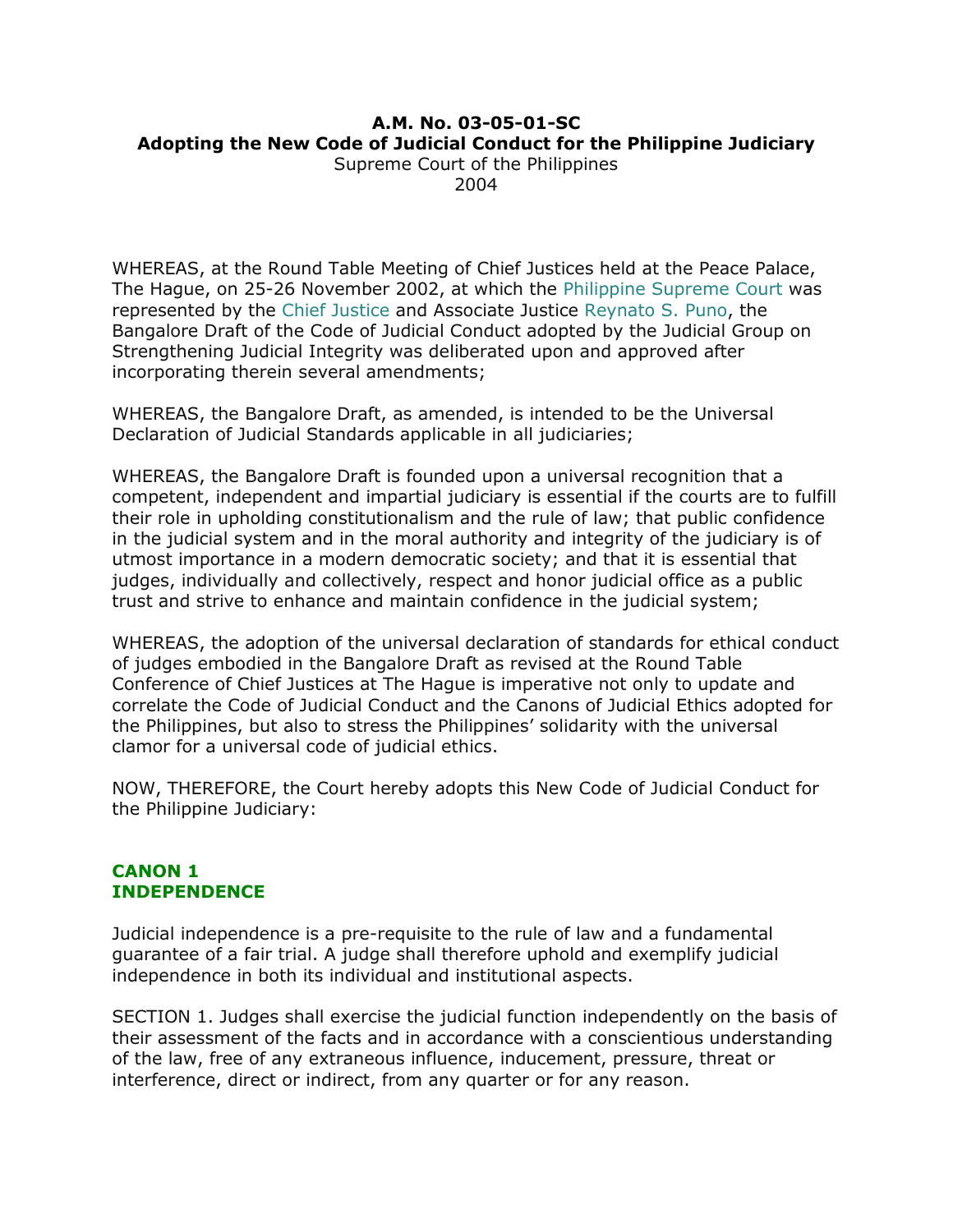SEC. 2. In performing judicial duties, judges shall be independent from judicial colleagues in respect of decisions which the judge is obliged to make independently.

SEC. 3. Judges shall refrain from influencing in any manner the outcome of litigation or dispute pending before another court or administrative agency.

SEC. 4. Judges shall not allow family, social, or other relationships to influence judicial conduct or judgment. The prestige of judicial office shall not be used or lent to advance the private interests of others, nor convey or permit others to convey the impression that they are in a special position to influence the judge.

SEC. 5. Judges shall not only be free from inappropriate connections with, and influence by, the executive and legislative branches of government, but must also appear to be free therefrom to a reasonable observer.

SEC. 6. Judges shall be independent in relation to society in general and in relation to the particular parties to a dispute which he or she has to adjudicate.

SEC. 7. Judges shall encourage and uphold safeguards for the discharge of judicial duties in order to maintain and enhance the institutional and operational independence of the judiciary.

SEC. 8. Judges shall exhibit and promote high standards of judicial conduct in order to reinforce public confidence in the judiciary, which is fundamental to the maintenance of judicial independence.

## **CANON 2 INTEGRITY**

Integrity is essential not only to the proper discharge of the judicial office but also to the personal demeanor of judges.

SECTION 1. Judges shall ensure that not only is their conduct above reproach, but that it is perceived to be so in the view of a reasonable observer.

SEC. 2. The behavior and conduct of judges must reaffirm the people's faith in the integrity of the judiciary. Justice must not merely be done but must also be seen to be done.

SEC. 3. Judges should take or initiate appropriate disciplinary measures against lawyers or court personnel for unprofessional conduct of which the judge may have become aware.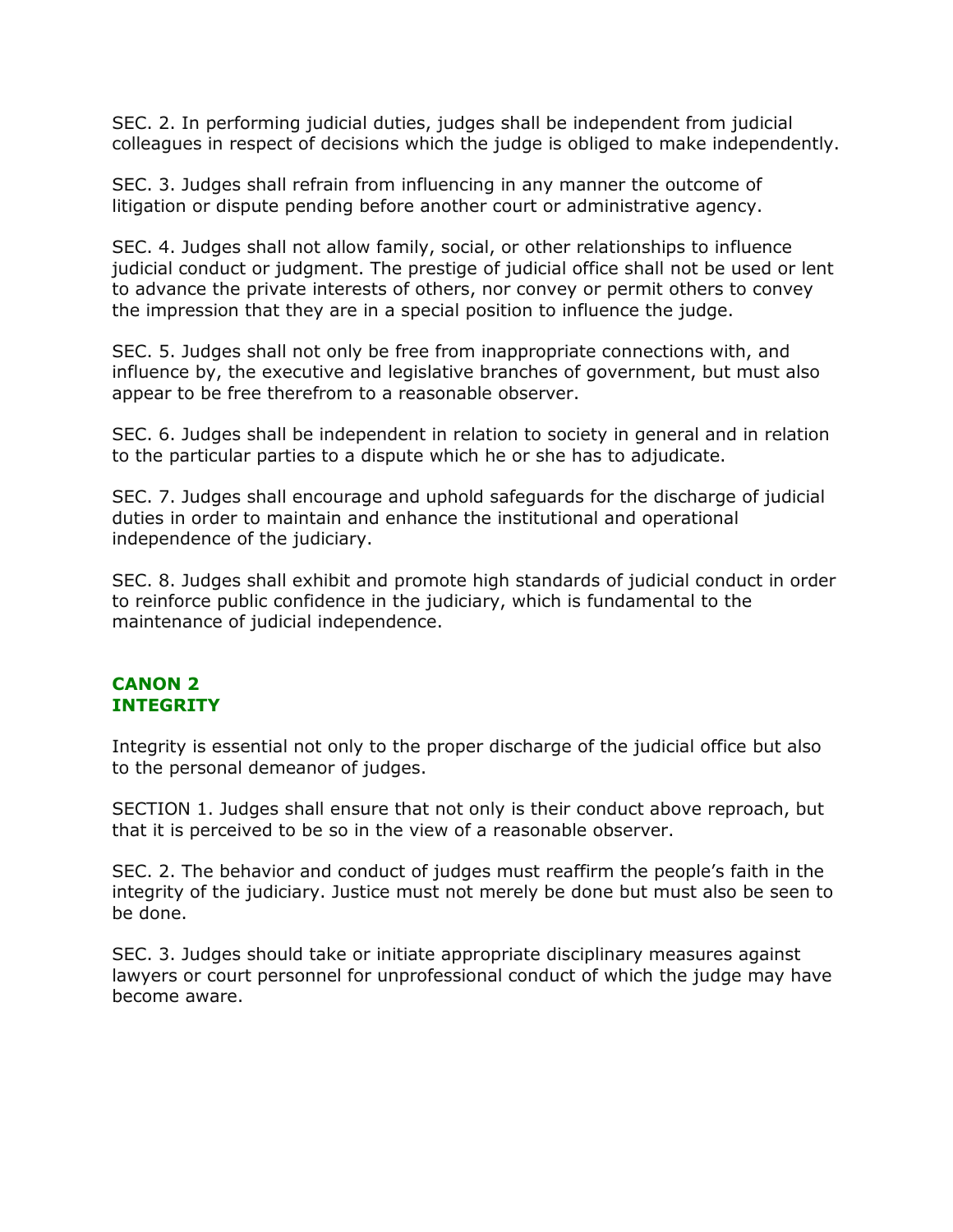## **CANON 3 IMPARTIALITY**

Impartiality is essential to the proper discharge of the judicial office. It applies not only to the decision itself but also to the process by which the decision is made.

SECTION 1. Judges shall perform their judicial duties without favor, bias or prejudice.

SEC. 2. Judges shall ensure that his or her conduct, both in and out of court, maintains and enhances the confidence of the public, the legal profession and litigants in the impartiality of the judge and of the judiciary.

SEC. 3. Judges shall, so far as is reasonable, so conduct themselves as to minimize the occasions on which it will be necessary for them to be disqualified from hearing or deciding cases.

SEC. 4. Judges shall not knowingly, while a proceeding is before or could come before them, make any comment that might reasonably be expected to affect the outcome of such proceeding or impair the manifest fairness of the process. Nor shall judges make any comment in public or otherwise that might affect the fair trial of any person or issue.

SEC. 5. Judges shall disqualify themselves from participating in any proceedings in which they are unable to decide the matter impartially or in which it may appear to a reasonable observer that they are unable to decide the matter impartially. Such proceedings include, but are not limited to, instances where

(a) The judge has actual bias or prejudice concerning a party or personal knowledge of disputed evidentiary facts concerning the proceedings;

(b) The judge previously served as a lawyer or was a material witness in the matter in controversy;

(c) The judge, or a member of his or her family, has an economic interest in the outcome of the matter in controversy;

(d) The judge served as executor, administrator, guardian, trustee or lawyer in the case or matter in controversy, or a former associate of the judge served as counsel during their association, or the judge or lawyer was a material witness therein; (e) The judge's ruling in a lower court is the subject of review;

(f) The judge is related by consanguinity or affinity to a party litigant within the sixth civil degree or to counsel within the fourth civil degree; or

(g) The judge knows that his or her spouse or child has a financial interest, as heir, legatee, creditor, fiduciary, or otherwise, in the subject matter in controversy or in a party to the proceeding, or any other interest that could be substantially affected by the outcome of the proceedings;

SEC. 6. A judge disqualified as stated above may, instead of withdrawing from the proceeding, disclose on the records the basis of disqualification. If, based on such disclosure, the parties and lawyers, independently of the judge's participation, all agree in writing that the reason for the inhibition is immaterial or unsubstantial, the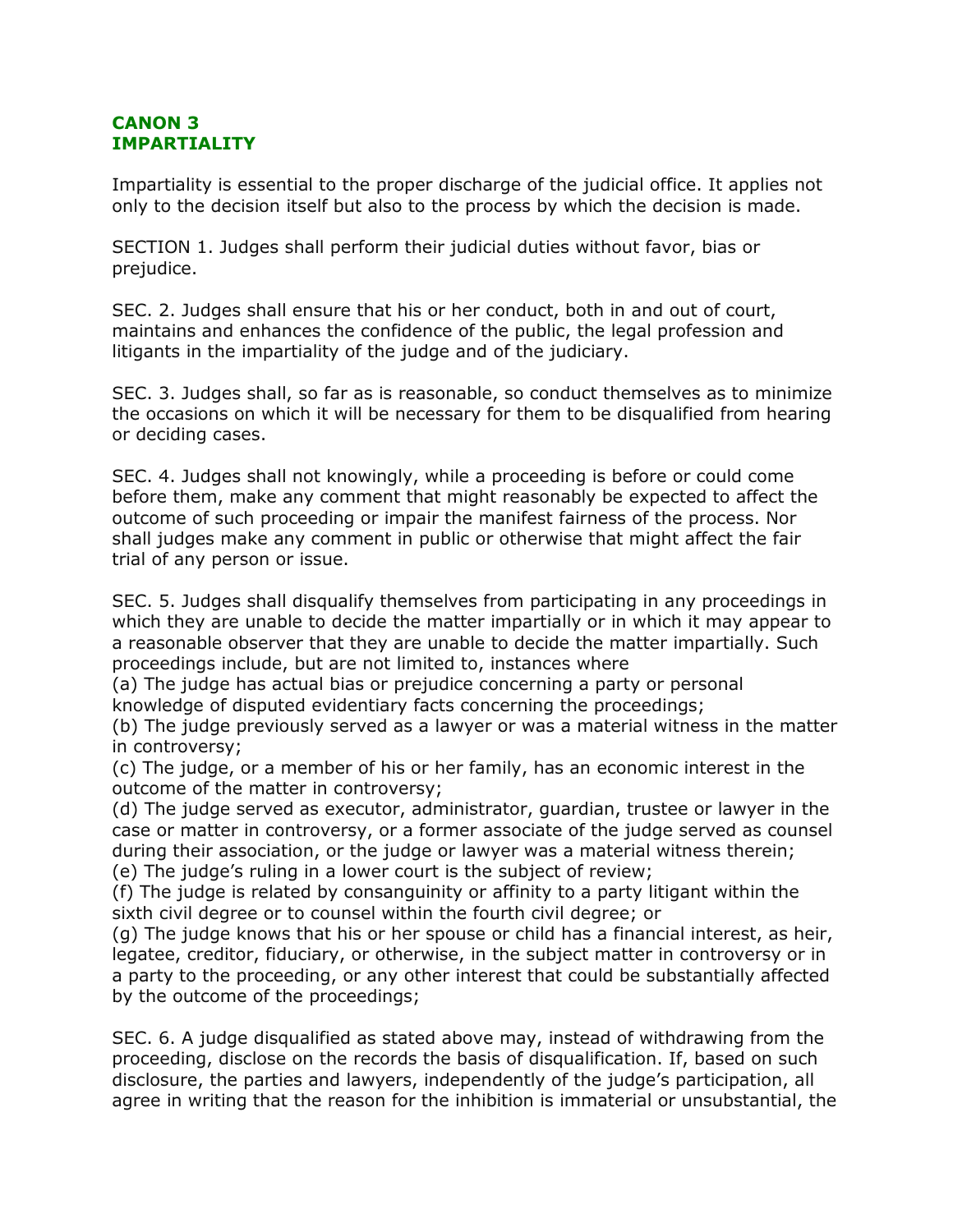judge may then participate in the proceeding. The agreement, signed by all parties and lawyers, shall be incorporated in the record of the proceedings.

## **CANON 4 PROPRIETY**

Propriety and the appearance of propriety are essential to the performance of all the activities of a judge.

SECTION 1. Judges shall avoid impropriety and the appearance of impropriety in all of their activities.

SEC. 2. As a subject of constant public scrutiny, judges must accept personal restrictions that might be viewed as burdensome by the ordinary citizen and should do so freely and willingly. In particular, judges shall conduct themselves in a way that is consistent with the dignity of the judicial office.

SEC. 3. Judges shall, in their personal relations with individual members of the legal profession who practice regularly in their court, avoid situations which might reasonably give rise to the suspicion or appearance of favoritism or partiality.

SEC. 4. Judges shall not participate in the determination of a case in which any member of their family represents a litigant or is associated in any manner with the case.

SEC. 5. Judges shall not allow the use of their residence by a member of the legal profession to receive clients of the latter or of other members of the legal profession.

SEC. 6. Judges, like any other citizen, are entitled to freedom of expression, belief, association and assembly, but in exercising such rights, they shall always conduct themselves in such a manner as to preserve the dignity of the judicial office and the impartiality and independence of the judiciary.

SEC. 7. Judges shall inform themselves about their personal fiduciary and financial interests and shall make reasonable efforts to be informed about the financial interests of members of their family.

SEC. 8. Judges shall not use or lend the prestige of the judicial office to advance their private interests, or those of a member of their family or of anyone else, nor shall they convey or permit others to convey the impression that anyone is in a special position improperly to influence them in the performance of judicial duties.

SEC. 9. Confidential information acquired by judges in their judicial capacity shall not be used or disclosed for any other purpose related to their judicial duties.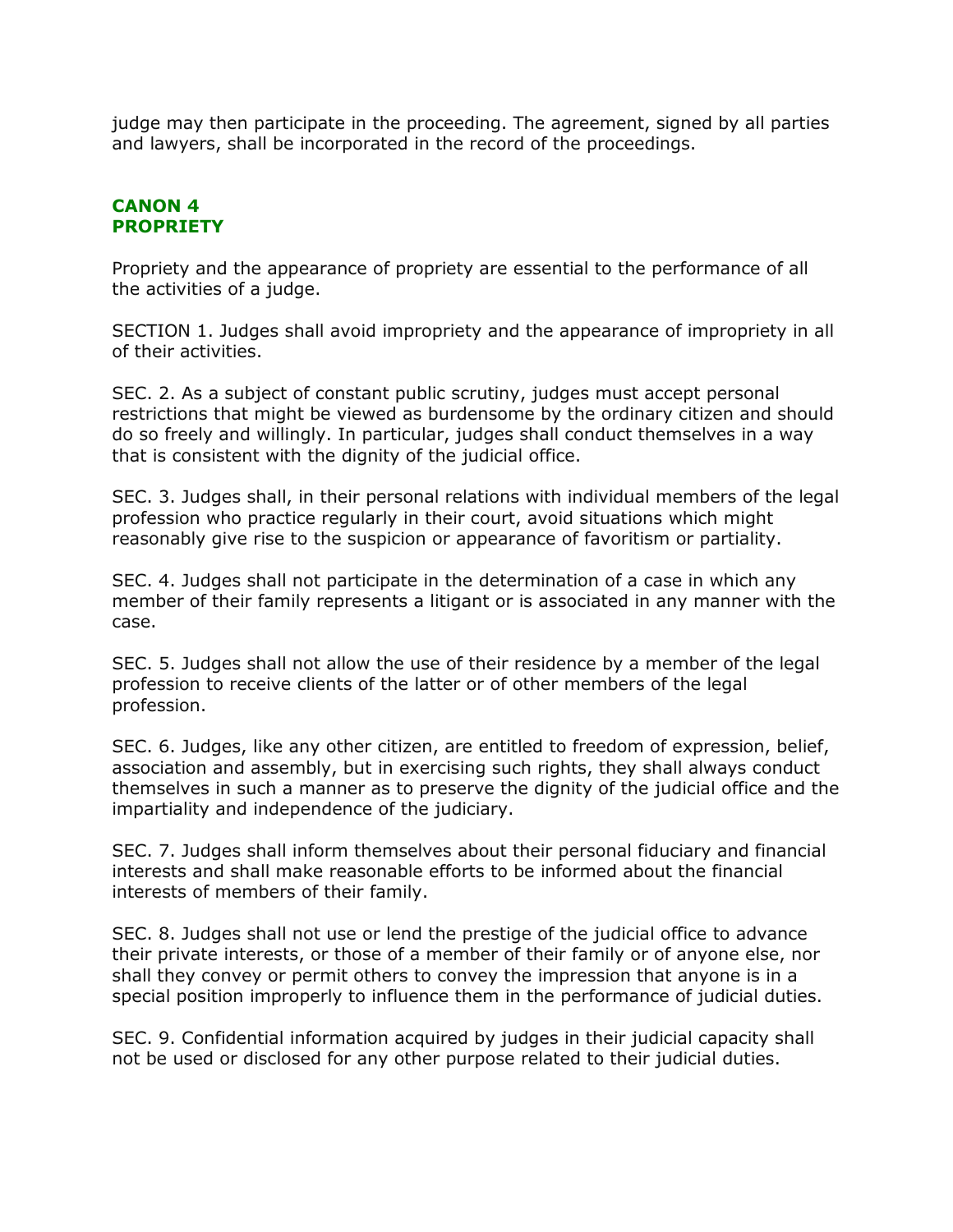SEC. 10. Subject to the proper performance of judicial duties, judges may (a) Write, lecture, teach and participate in activities concerning the law, the legal system, the administration of justice or related matters;

(b) Appear at a public hearing before an official body concerned with matters relating to the law, the legal system, the administration of justice or related matters;

(c) Engage in other activities if such activities do not detract from the dignity of the judicial office or otherwise interfere with the performance of judicial duties.

SEC. 11. Judges shall not practice law whilst the holder of judicial office.

SEC. 12. Judges may form or join associations of judges or participate in other organizations representing the interests of judges.

SEC. 13. Judges and members of their families shall neither ask for, nor accept, any gift, bequest, loan or favor in relation to anything done or to be done or omitted to be done by him or her in connection with the performance of judicial duties.

SEC. 14. Judges shall not knowingly permit court staff or others subject to their influence, direction or authority, to ask for, or accept, any gift, bequest, loan or favor in relation to anything done or to be done or omitted to be done in connection with their duties or functions.

SEC. 15. Subject to law and to any legal requirements of public disclosure, judges may receive a token gift, award or benefit as appropriate to the occasion on which it is made, provided that such gift, award or benefit might not reasonably be perceived as intended to influence the judge in the performance of judicial duties or otherwise give rise to an appearance of partiality.

## **CANON 5 EQUALITY**

Ensuring equality of treatment to all before the courts is essential to the due performance of the judicial office.

SECTION 1. Judges shall be aware of, and understand, diversity in society and differences arising from various sources, including but not limited to race, color, sex, religion, national origin, caste, disability, age, marital status, sexual orientation, social and economic status and other like causes.

SEC. 2. Judges shall not, in the performance of judicial duties, by words or conduct, manifest bias or prejudice towards any person or group on irrelevant grounds.

SEC. 3. Judges shall carry out judicial duties with appropriate consideration for all persons, such as the parties, witnesses, lawyers, court staff and judicial colleagues, without differentiation on any irrelevant ground, immaterial to the proper performance of such duties.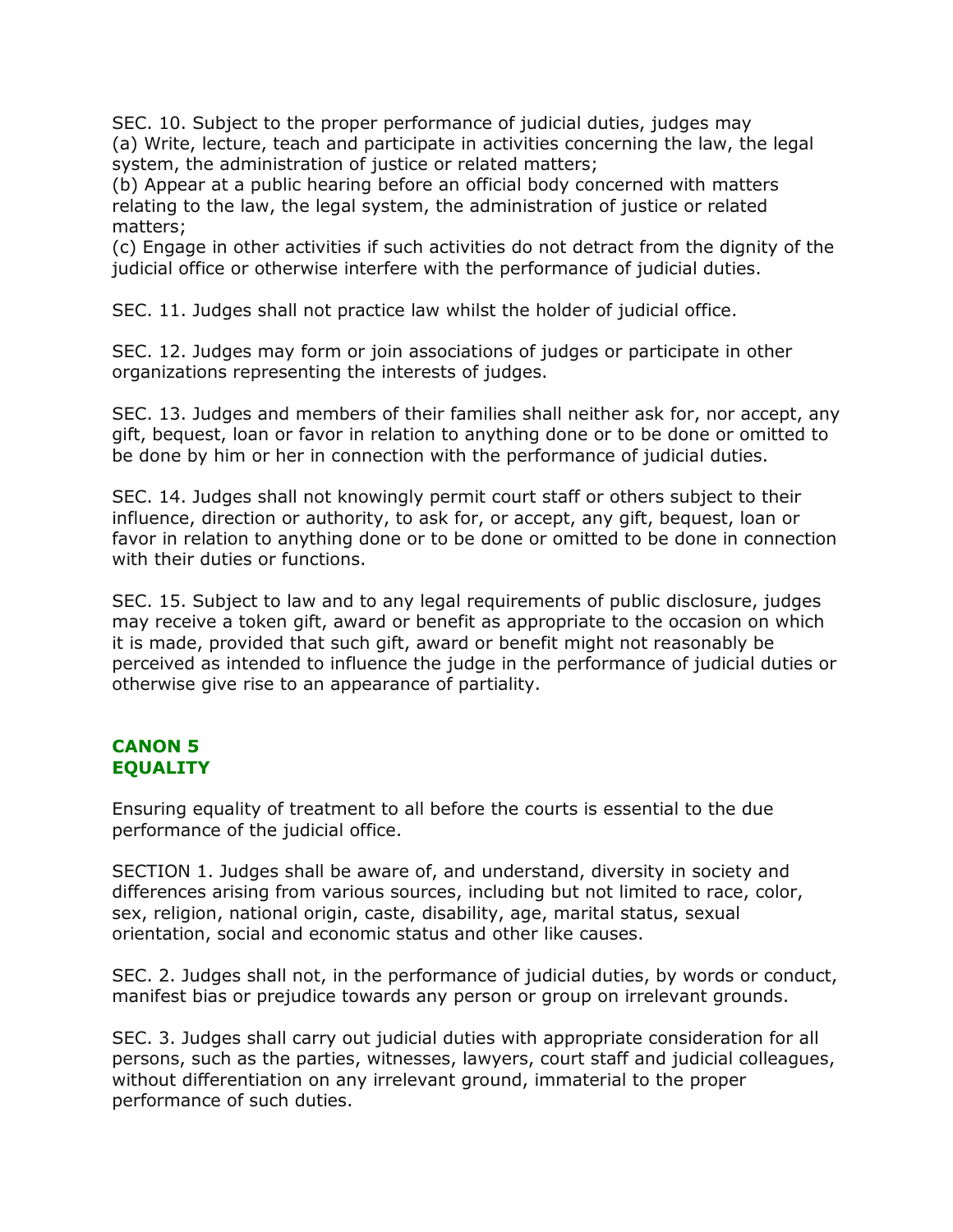SEC. 4. Judges shall not knowingly permit court staff or others subject to his or her influence, direction or control to differentiate between persons concerned, in a matter before the judge, on any irrelevant ground.

SEC. 5. Judges shall require lawyers in proceedings before the court to refrain from manifesting, by words or conduct, bias or prejudice based on irrelevant grounds, except such as are legally relevant to an issue in proceedings and may be the subject of legitimate advocacy.

## **CANON 6 COMPETENCE AND DILIGENCE**

Competence and diligence are prerequisites to the due performance of judicial office.

SECTION 1. The judicial duties of a judge take precedence over all other activities.

SEC. 2. Judges shall devote their professional activity to judicial duties, which include not only the performance of judicial functions and responsibilities in court and the making of decisions, but also other tasks relevant to the judicial office or the court's operations.

SEC. 3. Judges shall take reasonable steps to maintain and enhance their knowledge, skills and personal qualities necessary for the proper performance of judicial duties, taking advantage for this purpose of the training and other facilities which should be made available, under judicial control, to judges.

SEC. 4. Judges shall keep themselves informed about relevant developments of international law, including international conventions and other instruments establishing human rights norms.

SEC. 5. Judges shall perform all judicial duties, including the delivery of reserved decisions, efficiently, fairly and with reasonable promptness.

SEC. 6. Judges shall maintain order and decorum in all proceedings before the court and be patient, dignified and courteous in relation to litigants, witnesses, lawyers and others with whom the judge deals in an official capacity. Judges shall require similar conduct of legal representatives, court staff and others subject to their influence, direction or control.

SEC. 7. Judges shall not engage in conduct incompatible with the diligent discharge of judicial duties.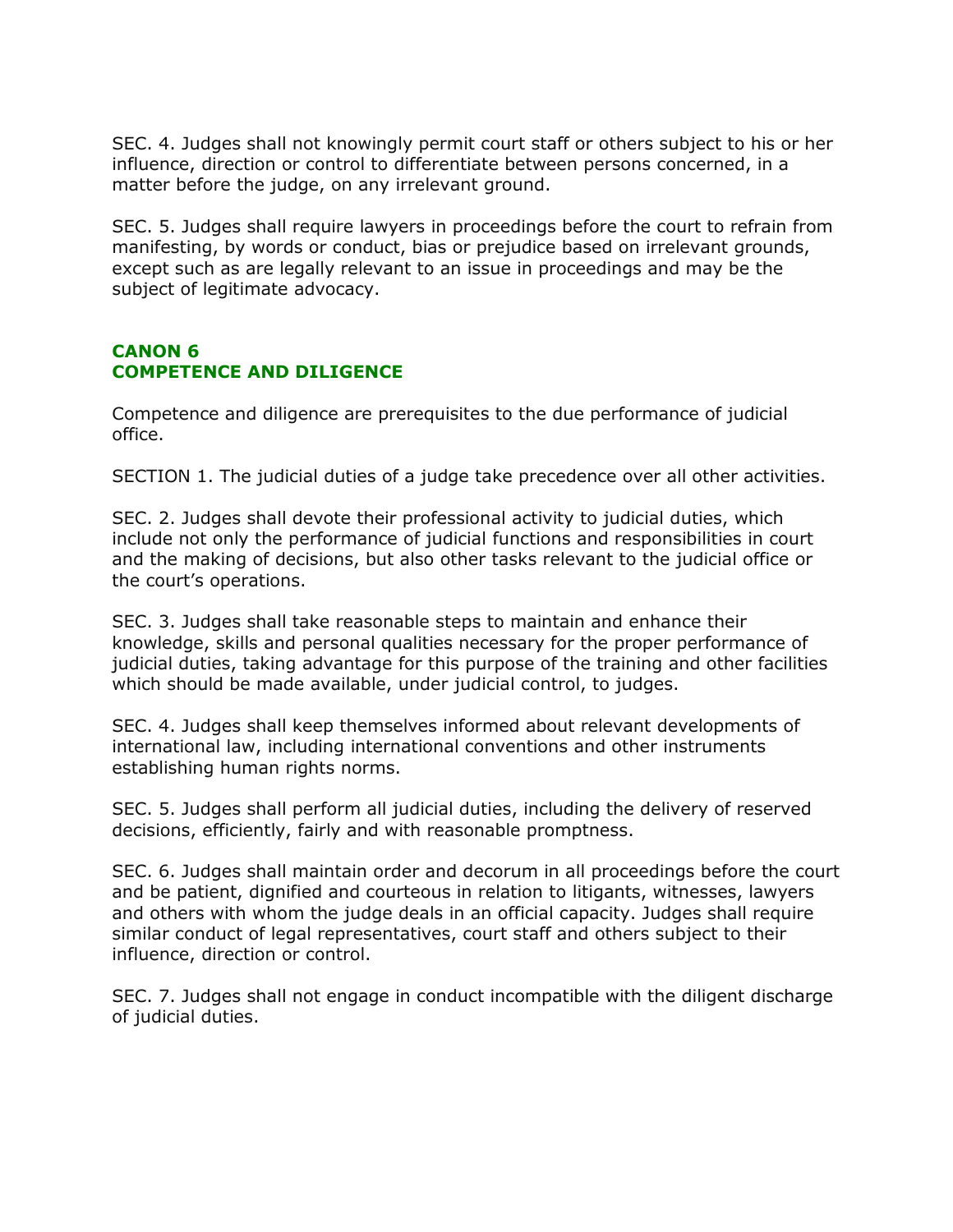### **DEFINITIONS**

In this Code, unless the context otherwise permits or requires, the following meanings shall be attributed to the words used:

"Court staff" includes the personal staff of the judge including law clerks.

"Judge" means any person exercising judicial power, however designated.

"Judge's family" includes a judge's spouse, son, daughter, son-in-law, daughterinlaw, and any other relative by consanguinity or affinity within the sixth civil degree, or person who is a companion or employee of the judge and who lives in the judge's household.

This Code, which shall hereafter be referred to as the New Code of Judicial Conduct for the Philippine Judiciary, supersedes the Canons of Judicial Ethics and the Code of Judicial Conduct heretofore applied in the Philippines to the extent that the provisions or concepts therein are embodied in this Code: Provided, however, that in case of deficiency or absence of specific provisions in this New Code, the Canons of Judicial Ethics and the Code of Judicial Conduct shall be applicable in a suppletory character.

This New Code of Judicial Conduct for the Philippine Judiciary shall take effect on the first day of June 2004, following its publication not later than 15 May 2004 in two newspapers of large circulation in the Philippines to ensure its widest publicity.

Promulgated this 27th day of April 2004.

#### [HILARIO G. DAVIDE, JR.](http://en.wikipilipinas.org/index.php?title=Hilario_Davide%2C_Jr.)

Chief Justice REYNATO S. PUNO Associate Justice [JOSE C. VITUG](http://en.wikipilipinas.org/index.php?title=Jose_C._Vitug) Associate Justice [ARTEMIO V. PANGANIBAN](http://en.wikipilipinas.org/index.php?title=Artemio_Panganiban) Associate Justice [LEONARDO A. QUISUMBING](http://en.wikipilipinas.org/index.php?title=Leonardo_Quisumbing) Associate Justice [CONSUELO YNARES-SANTIAGO](http://en.wikipilipinas.org/index.php?title=Consuelo_Ynares-Santiago) Associate Justice [ANGELINA SANDOVAL-GUTIERREZ](http://en.wikipilipinas.org/index.php?title=Angelina_Sandoval-Gutierrez) Associate Justice [ANTONIO T. CARPIO](http://en.wikipilipinas.org/index.php?title=Antonio_Carpio) Associate Justice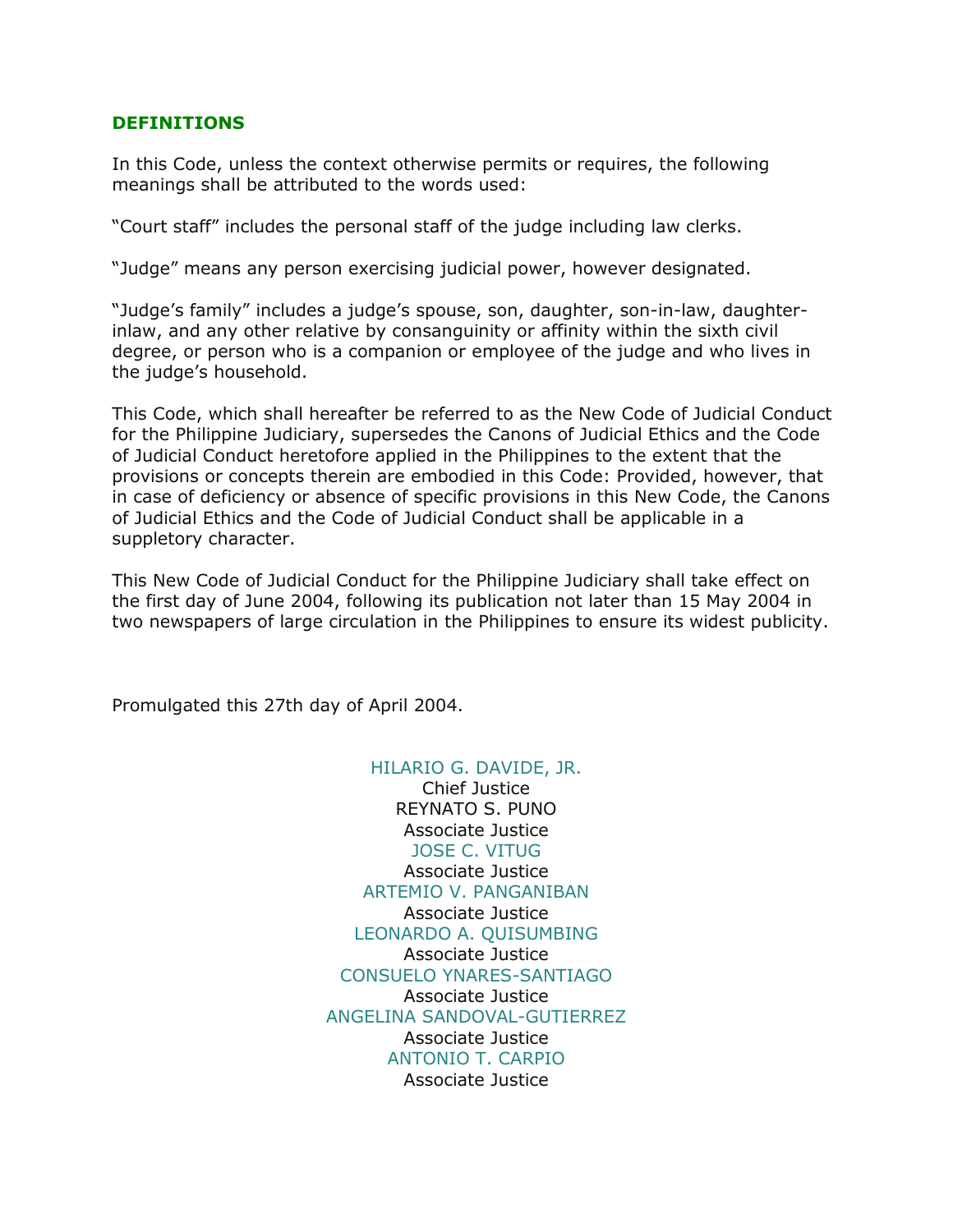[MA. ALICIA AUSTRIA-MARTINEZ](http://en.wikipilipinas.org/index.php?title=Ma._Alicia_Austria-Martinez) Associate Justice (on leave) [RENATO C. CORONA](http://en.wikipilipinas.org/index.php?title=Renato_Corona) Associate Justice [CONCHITA CARPIO-MORALES](http://en.wikipilipinas.org/index.php?title=Conchita_Carpio-Morales) Associate Justice [ROMEO J. CALLEJO, SR.](http://en.wikipilipinas.org/index.php?title=Romeo_Callejo%2C_Sr.) Associate Justice [ADOLFO S. AZCUNA](http://en.wikipilipinas.org/index.php?title=Adolfo_Azcuna) Associate Justice [DANTE O. TINGA](http://en.wikipilipinas.org/index.php?title=Dante_Tinga) Associate Justice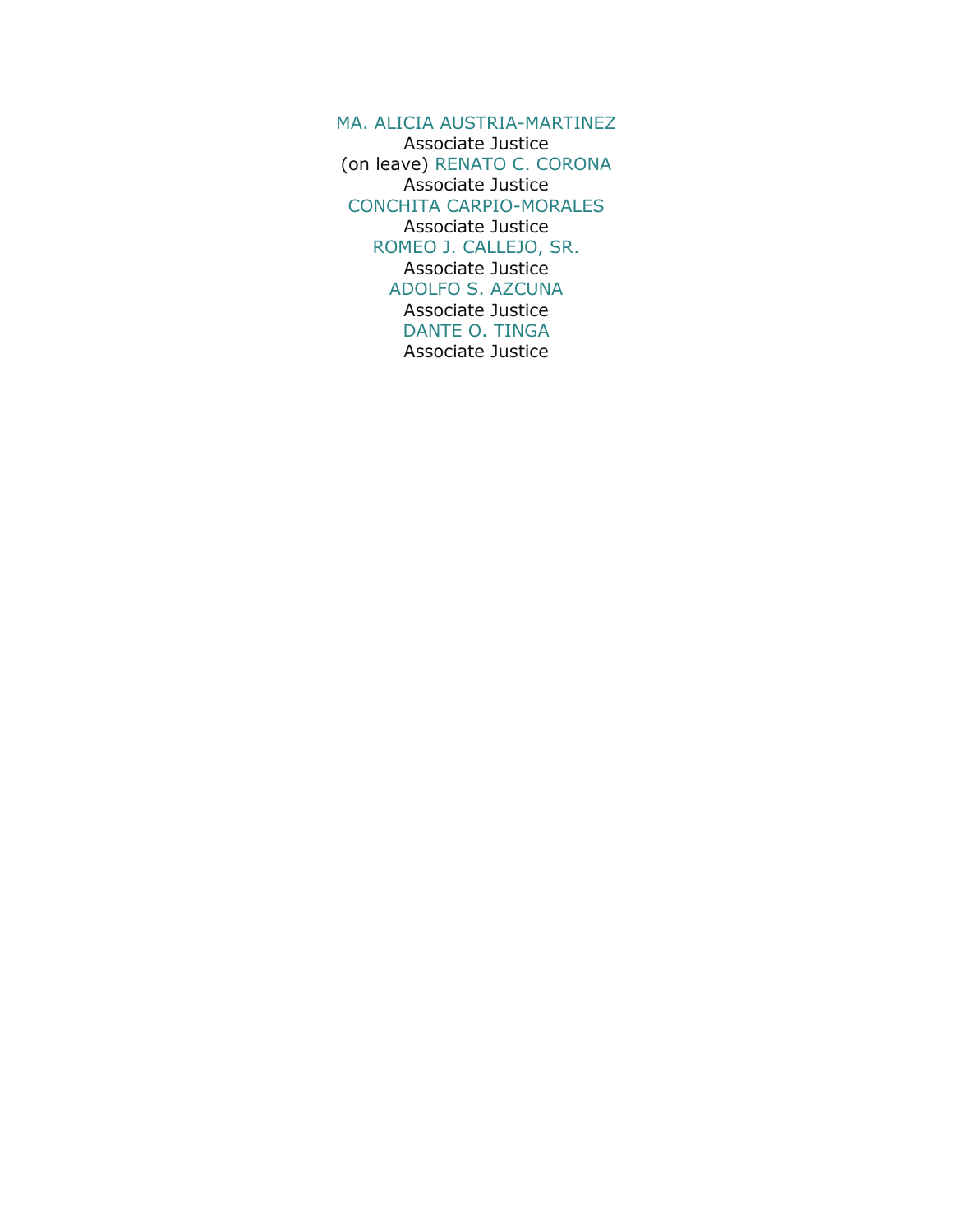### **AM No. 03-06-13-SC**

### **CODE OF CONDUCT FOR COURT PERSONNEL**

 **WHEREAS,** the dispensation of justice is the basic duty and responsibility of the judiciary as enshrined in the Constitution; it is a sacred task of divine origin.

 **WHEREAS,** the Constitution declares that a public office is a public trust, and all public officers and employees must at all time be accountable to the people, serve them with utmost responsibility, loyalty and efficiency, act with patriotism and justice, and lead modest lives.

 **WHEREAS**, court personnel, from the lowliest employee to the clerk of court or any position lower than that of a judge or justice, are involved in the dispensation of justice, and parties seeking redress from the courts for grievances look upon court personnel as part of the Judiciary.

 **WHEREAS**, in performing their duties and responsibilities, court personnel serve as sentinels of justice and any act of impropriety on their part immeasurably affects the honor and dignity of the Judiciary and the people's confidence in it.

 **WHEREAS**, while there are statutory provisions and Civil Service rules governing the ethical conduct of government officials and employees, there is a need to adopt norms of conduct that are specific to personnel in the Judiciary because of the special nature of their duties and responsibilities

 **WHEREAS**, at its third meeting in Colombo, Sri Lanka, in January of 2003, the Judicial Group on Strengthening Judicial Integrity, which had earlier approved the Bangalore Principles of Judicial Conduct, submitted for consideration of the participating Chief Justices, including the Chief Justice of the Philippines, a Code of Conduct for Judicial Employees.

 **WHEREAS**, the Code of conduct for Judicial Employees was refined through various amendments, including those introduced by the Chief Justice of the Philippines, to serve as a model Code of Conduct for judicial employees or court personnel.

 **WHEREAS**, the Constitution of the Philippines vests in the Supreme Court administrative supervision over all courts and their personnel; thus, it has disciplinary authority over them and the power to promulgate a code of conduct for them.

 **NOW, THEREFORE,** the **SUPREME COURT** *En Banc* hereby **PROMULGATES** this: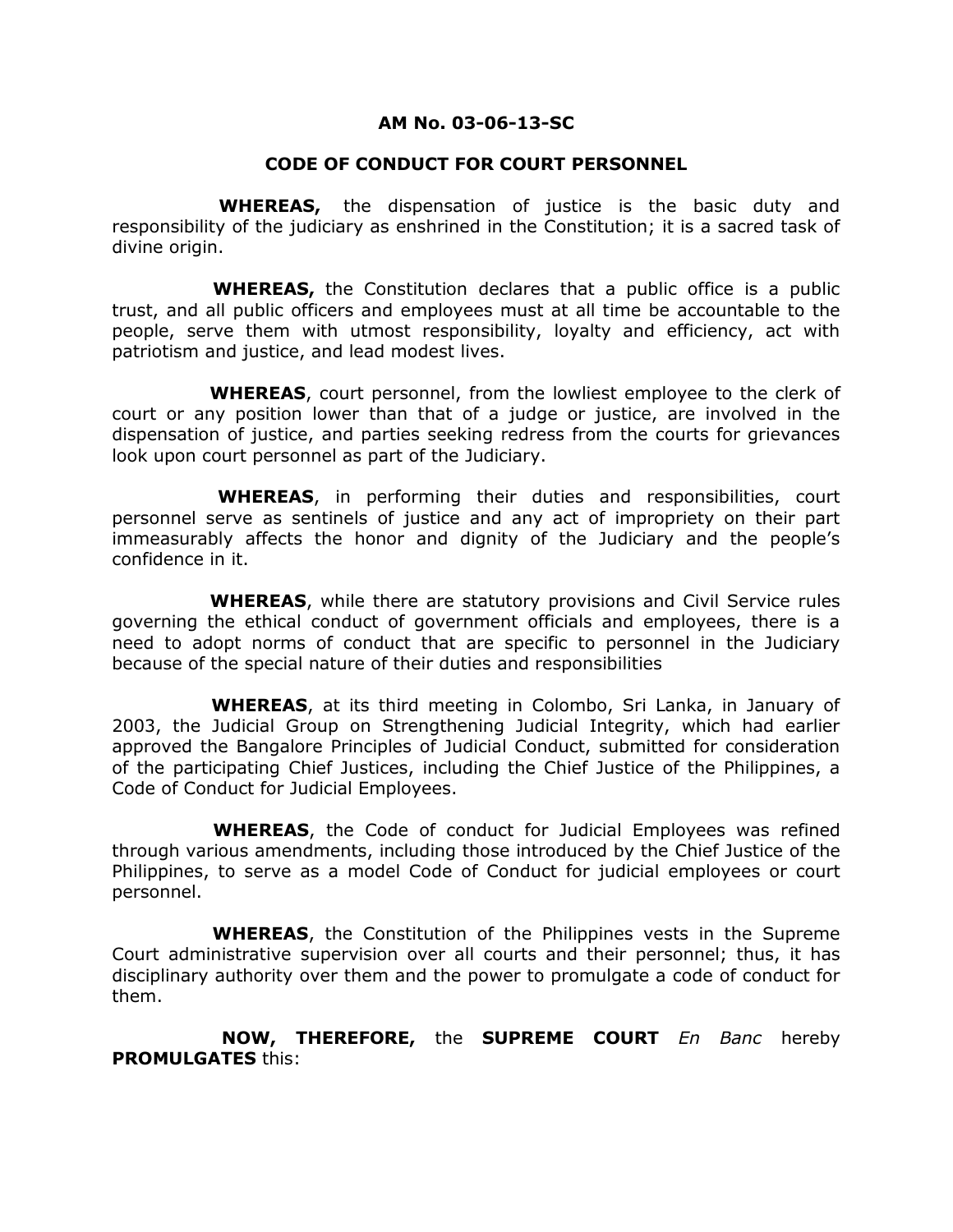#### **CODE OF CONDUCT FOR COURT PERSONNEL**

#### **SCOPE**

 SECTION 1. This Code of Conduct for Court Personnel shall apply to all personnel in the judiciary who are not justices or judges. Court personnel who are no longer employed in the Judiciary but who acquired, while still so employed, confidential information as defined in the second paragraph of Section 1 of Canon II on Confidentiality are subject to Section 4 thereof.

#### **CANON I**

### **FIDELITY TO DUTY**

 SECTION 1. Court personnel shall not use their official position to secure unwarranted benefits, privileges or exemptions for themselves or for others.

 SECTION 2. Court personnel shall not solicit or accept any gift, favor or benefit based on any or explicit understanding that such gift, favor or benefit shall influence their official actions.

 SECTION 3. Court personnel shall not discriminate by dispensing special favors to anyone. They shall not allow kinship, rank, position or favors from any party to influence their official acts or duties.

 SECTION 4. Court personnel shall not accept any fee or remuneration beyond what they receive or are entitled to in their official capacity.

 SECTION 5. Court personnel shall use the resources, property and funds under their official custody in a judicious manner and solely in accordance with the prescribed statutory and regulatory guidelines or procedures.

#### **CANON II**

#### **CONFIDENTIALITY**

 SECTION 1. Court personnel shall not disclose to any unauthorized person any confidential information acquired by them while employed in the judiciary, whether such information came from authorized or unauthorized sources.

 Confidential information means information not yet made a matter of public record relating to pending cases, as well as information not yet made public concerning the work of any justice or judge relating to pending cases, including notes, drafts, research papers, internal discussions, internal memoranda, records of internal deliberations and similar papers.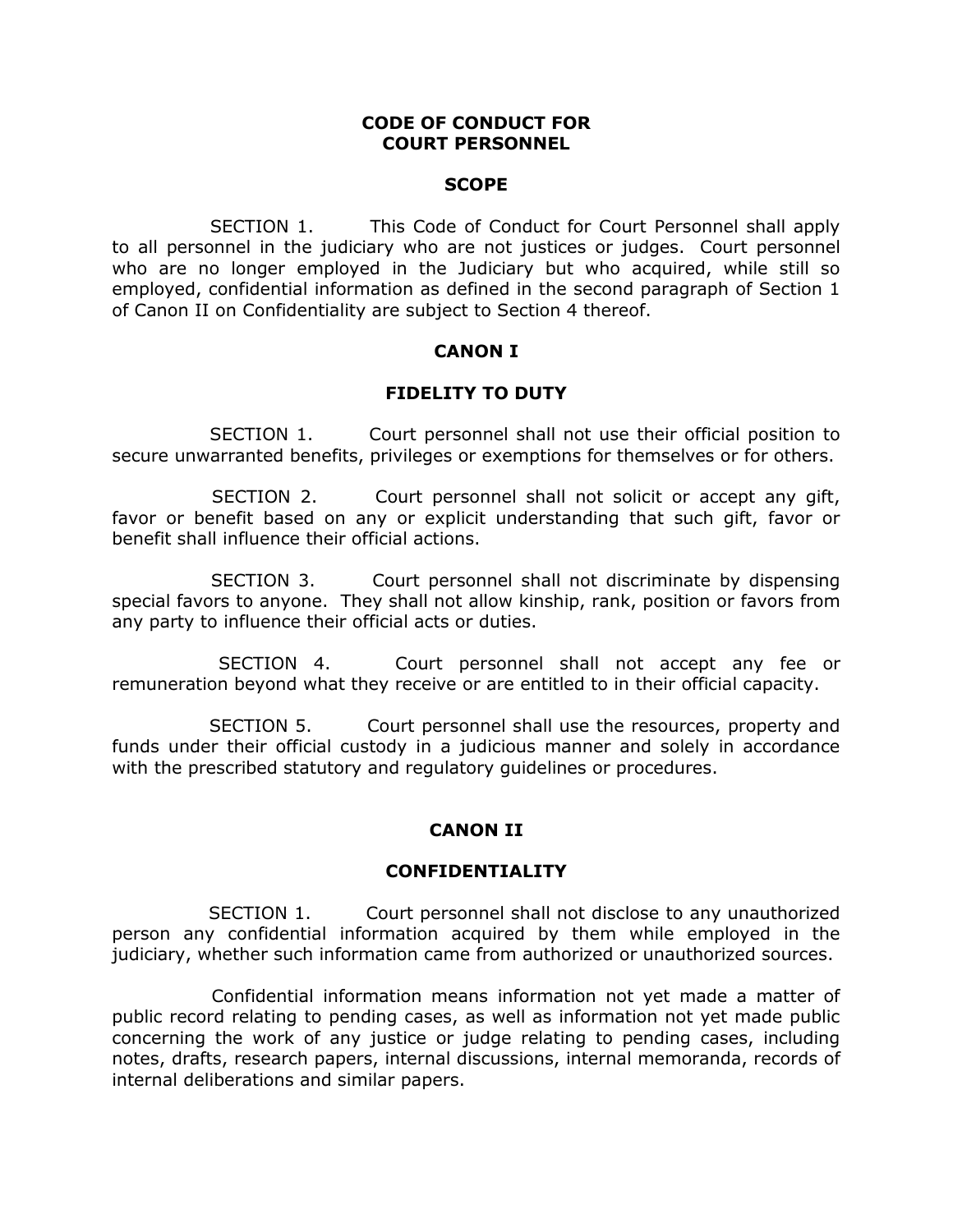The notes, drafts, research papers, internal discussions, internal memoranda, records of internal deliberations and similar papers that a justice or judge uses in preparing a decision, resolution or order shall remain confidential even after the decision, resolution or order is made public.

 SECTION 2. Confidential information available to specific individuals by reason of statute, court rule or administrative policy shall be disclosed only by persons authorized to do so.

 SECTION 3. Unless expressly authorized by the designated authority, court personnel shall not disclosed confidential information given by litigants, witnesses or attorneys to justices, judges or any other person.

 SECTION 4. Former court personnel shall not disclose confidential information acquired by them during their employment in the Judiciary when disclosed by current court personnel of the same information would constitute a breach of confidentiality. Any disclosure in violation of this provisions shall constitute indirect contempt of court.

## **CANON III**

#### **CONFLICT OF INTEREST**

 SECTION 1. Court personnel shall avoid conflicts of interest in performing official duties. Every court personnel is required to exercise utmost diligence in being aware of conflicts of interest, disclosing conflicts of interest to the designated authority, and terminating them as they arise.

- (a) A conflict of interest exist when:
	- (i) the court personnel's objective ability or independence of judgment in performing official duties is impaired or may reasonably appear to be impaired; or
	- (ii) the court personnel, the personnel's immediate family, or the personnel's business or other financial interest would derive financial gain because of the personnel's official act.
- (b) No conflict of interest exists if any benefit accrues to the court personnel as a member of a profession, business, or group to the same extent as any other member of such profession, business, or group who does not hold a position in the Judiciary.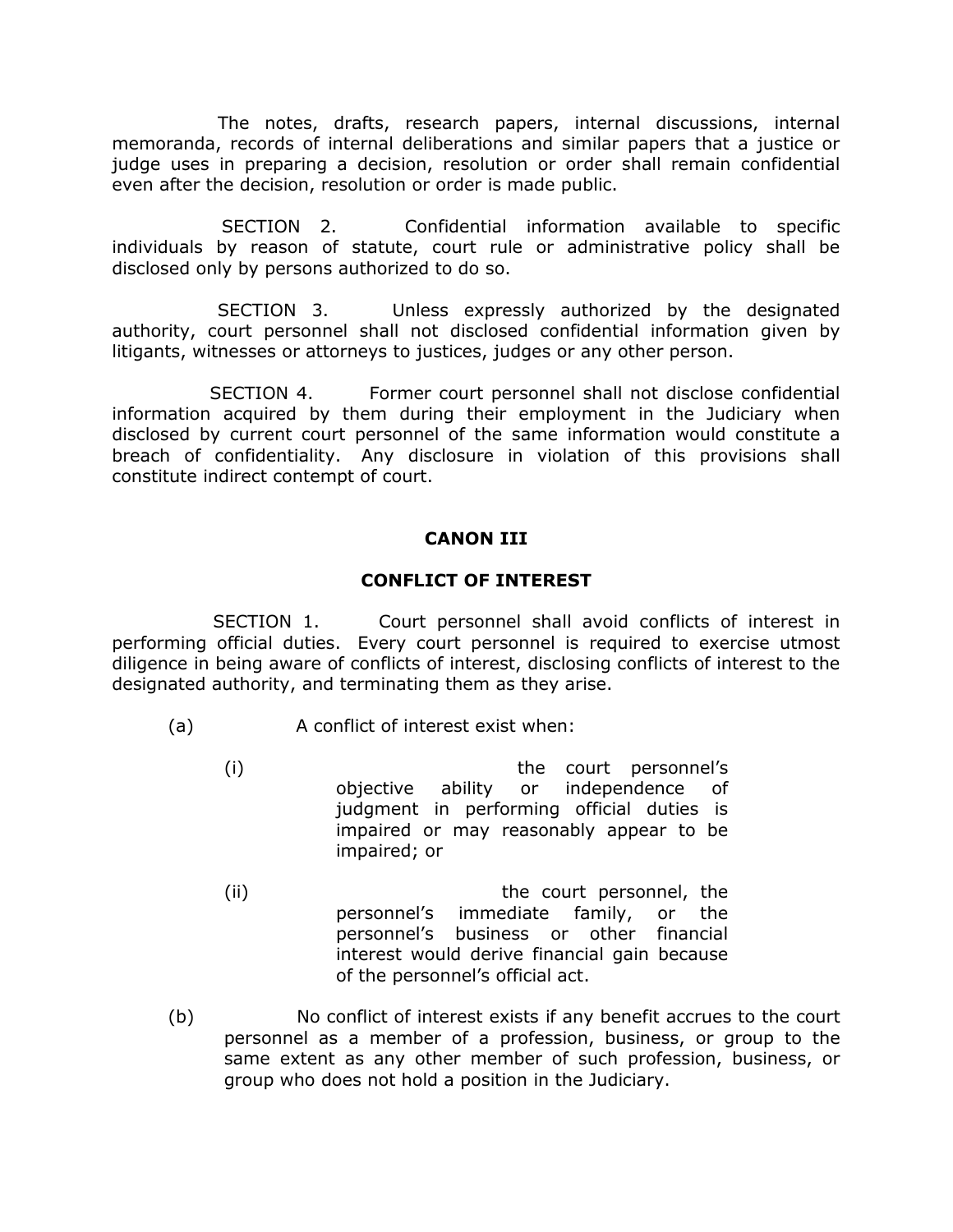(c) The term "immediate family" shall include the following whether related by blood, marriage or adoption: (a) spouse, (b) children, (c) brother, (d) sister, (e) parent, (f) grandparent, (g) grandchildren, (h) father-in-law, (i) mother-in-law, (j) sister-in-law, (k) brother-in-law, (l) son-in-law, (m) daughter-in-law, (n) stepfather, (o) stepmother, (p) stepson, (q) stepdaughter, (r) stepbrother, (s) stepsister, (f) half-brother, (u) half-sister.

### SECTION 2. Court personnel shall not:

- (a) Enter into any contract with the Judiciary for services, lease or sale of property apart from the employment contract relating to the personnel's position; nor use that position to assist any member of the personnel's immediate family in securing a contract with the Judiciary in a manner not available to any other interested party.
- (b) Receive tips or other remunerations for assisting or attending to parties engaged in transactions or involved in actions or proceedings with the Judiciary.
- (c) Participate in any official action involving a party with whom either the court personnel or any member of the personnel's immediate family is negotiating for future employment.
- (d) Knowingly employ or recommend for employment any member of the court personnel's immediate family.
- (e) Solicit or accept any gift, loan, gratuity, discount, favor, hospitality or service under circumstances from which it could reasonably be inferred that a major purpose of the donor is to influence the court personnel in performing official duties.

SECTION 3. Nothing in Section 2 above shall prohibit court personnel from (a) accepting a public award presented in recognition of public services; (b) receiving a commercially reasonable loan made as part of the ordinary transaction of the lender's business; (c)donating to the Judiciary for the benefit of a group of court personnel (e.g. all the personnel of an office or unit of the Judiciary): *Provided,* that the value and circumstances of the donation are such that it could not be reasonably inferred that the donation would influence the recipient in performing official duties in favor of the donor or some other party or that such influence was the purpose of the donor.

Finally, nothing in Section 2 above shall prohibit any person, group or entity from donating cash or property of significant or historical value for the benefit of the Judiciary: *Provided,* that, such donation is received on behalf of the Judiciary by the designated authority.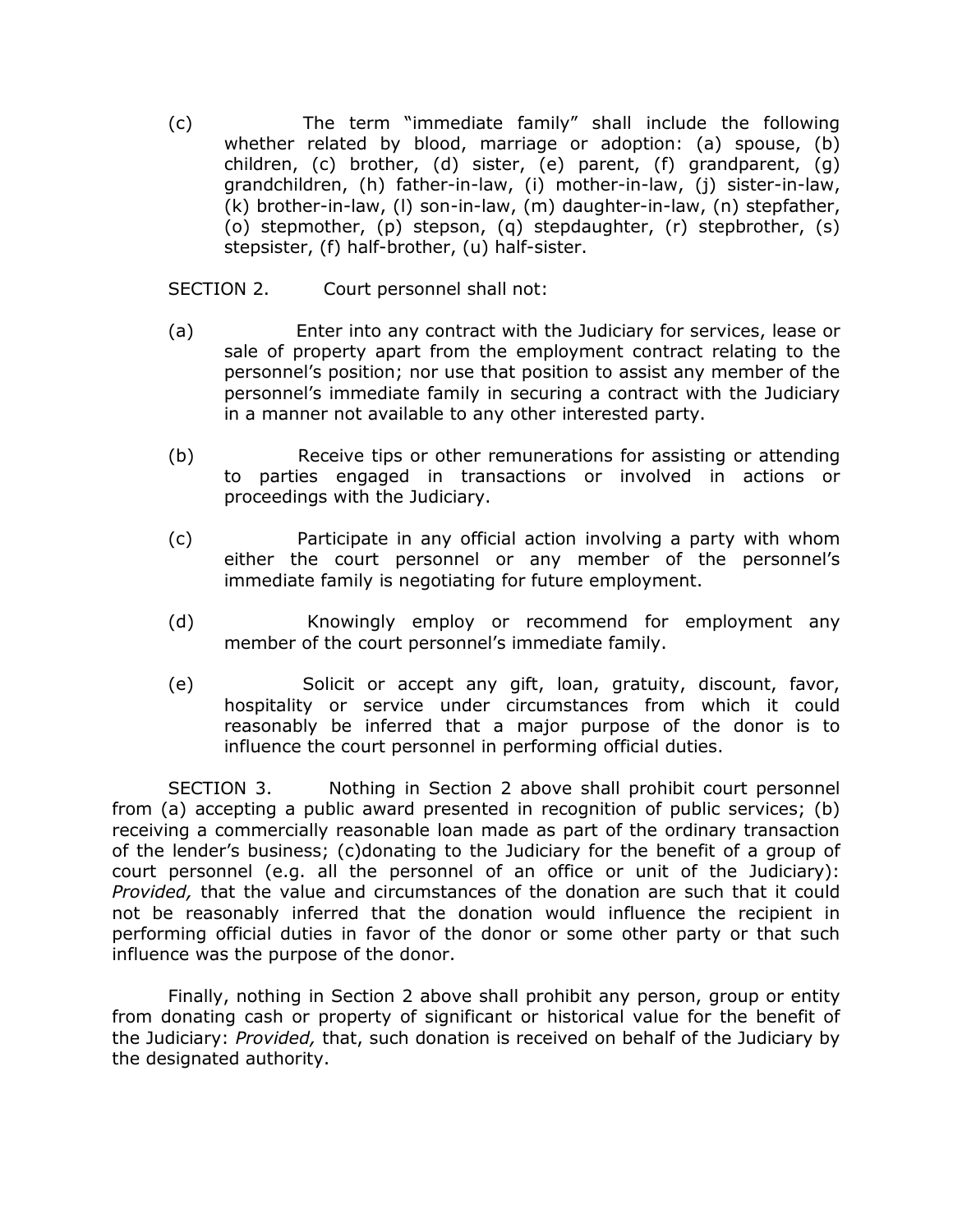SECTION 4. To insure compliance with the provisions of this canon on Conflict of Interest, court personnel who have authority to enter into or approve contacts for the Judiciary shall file a financial disclosure statement with the designated authority at the beginning and upon termination of employment in such position, and annually while so employed. The disclosure shall follow the guidelines established by the designated authority, and shall include all sources of personal and business income, including investments in personal or real property, as well as all income received by their spouses or dependent children.

SECTION 5. The full-time position in the Judiciary of every court personnel shall be the personnel's primary employment. For purposes of this code, "primary employment" means the position that consumes the entire normal working hours of the court personnel and requires the personnel's exclusive attention in performing official duties.

Outside employment may be allowed by the head of office provided it complies with all of the following requirements:

- (a) The outside employment is not with a person or entity that practices law before the courts or conducts business with the Judiciary;
- (b) The outside employment can be performed outside of normal working hours and is not incompatible with the performance of the court personnel's duties and responsibilities;
- (c) The outside employment does not require the practice of law; *Provided, however,* that court personnel may render services as professor, lecturer, or resource person in law schools, review or continuing education centers or similar institutions;
- (d) The outside employment does not require or induce the court personnel to disclose confidential information acquired while performing official duties; and
- (e) The outside employment shall not be with the legislative or executive branch of government, unless specifically authorized by the Supreme Court.

Where a conflict of interest exists, may reasonably appear to exist, or where the outside employment reflects adversely on the integrity of the Judiciary, the court personnel shall not accept the outside employment.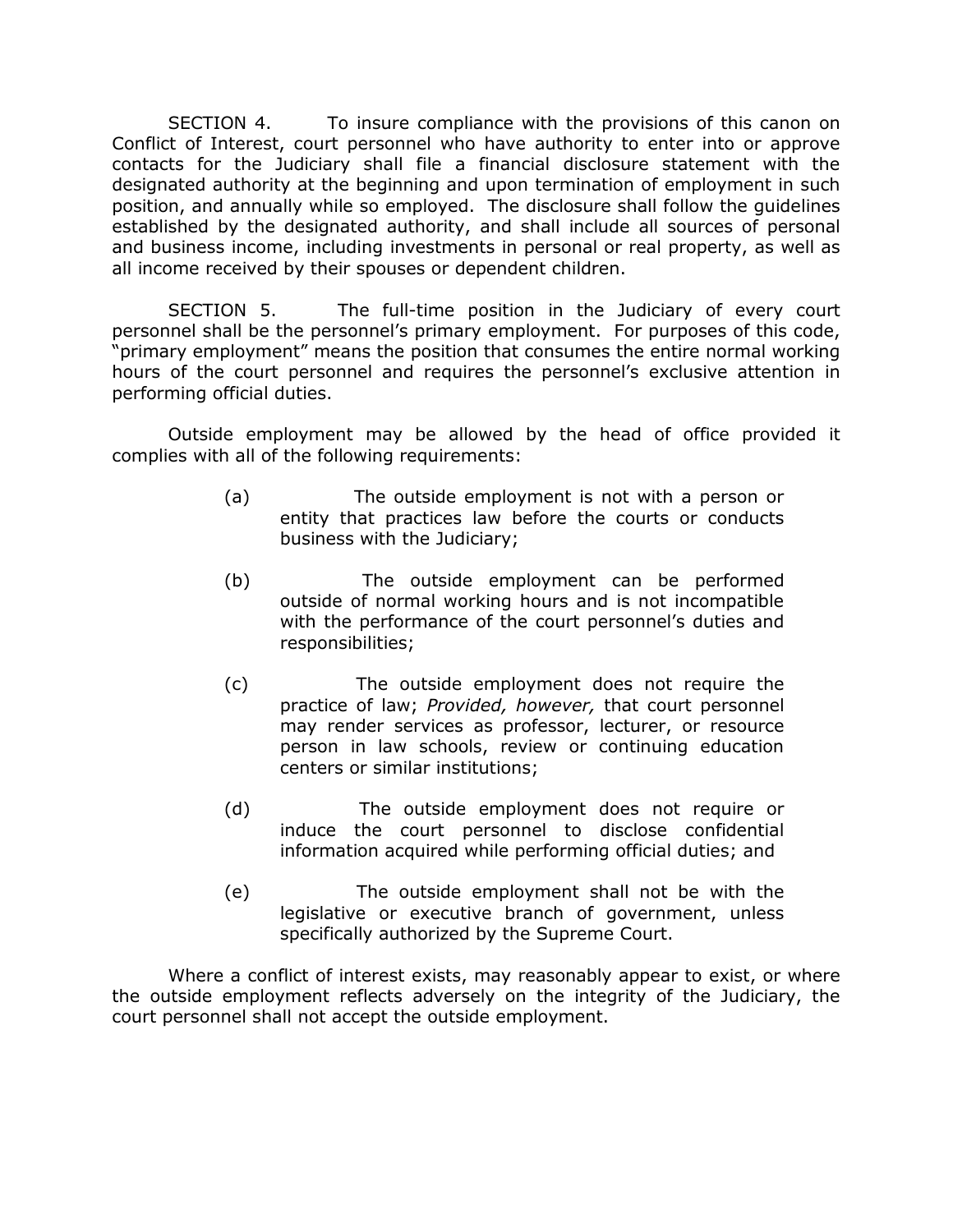#### **CANON IV**

#### **PERFORMANCE OF DUTIES**

 SECTION 1. Court personnel shall at all times perform official duties properly and with diligence. They shall commit themselves exclusively to the business and responsibilities of their office during working hours.

 SECTION 2. Court personnel shall carry out their responsibilities as public servants in as courteous a manner as possible.

 SECTION 3. Court personnel shall not alter, falsify, destroy or mutilate any record within their control.

 This provision does not prohibit amendment, correction or expungement of records or documents pursuant to a court order.

 SECTION 4. In performing official duties, court personnel shall not discriminate nor, manifest, by word or conduct, bias or prejudice based on race, religion, national or ethnic origin, gender or political affiliation.

 SECTION 5. Court personnel shall not recommend private attorneys to litigants, prospective litigants, or anyone dealing with the Judiciary.

 SECTION 6. Court personnel shall expeditiously enforce rules and implement orders of the court within the limits of their authority.

 SECTION 7. Court personnel shall not be required to perform any work or duty outside the scope of their assigned job description.

#### **INCORPORATION OF OTHER RULES**

 SECTION 1. All provisions of law, Civil Service rules, and issuances of the Supreme Court governing or regulating the conduct of public officers and employees applicable to the Judiciary are deemed incorporated into this Code.

#### **EFFECTIVITY**

 SECTION 1. This Code shall take effect on the first day of June, 2004, and shall be published in a newspaper of general circulation not later than the fifteen day of May, 2004.

> (Sgd.) **HILARIO G. DAVIDE, JR.** Chief Justice

(Sgd.) **REYNATO S. PUNO** (Sgd.) **JOCE C. VITUG**